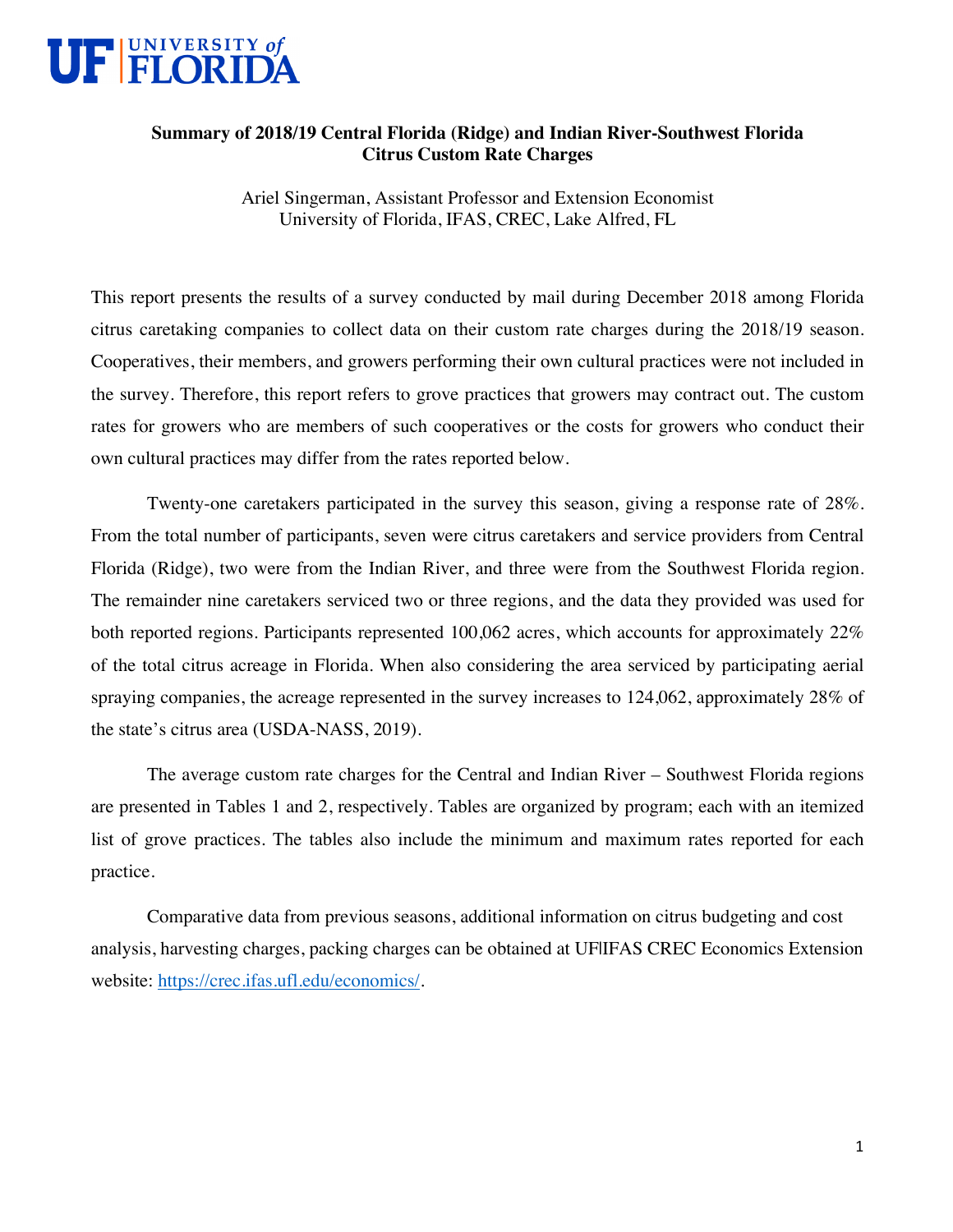|                                                          |      | <b>Rate Reported</b> |            |                |
|----------------------------------------------------------|------|----------------------|------------|----------------|
| <b>Grove Practice</b>                                    | Unit | Min                  | <b>Max</b> | Average $^{1}$ |
|                                                          |      |                      |            |                |
| <b>Cultivation and Equipment<sup>2</sup></b>             |      |                      |            |                |
| <b>Backhoe</b>                                           | Hour | 56.00                | 80.00      | 71.50          |
| V-Mower                                                  | Hour | 42.50                | 42.50      | 42.50          |
| V-Mower                                                  | Acre | 12.00                | 13.00      | 12.67          |
| Rotovate                                                 | Hour | 28.00                | 85.00      | 55.20          |
| Ant Bait Application with ATV (bait not included)        | Hour | 27.50                | 35.00      | 31.25          |
| Scouting for Diseases and Pests                          | Hour | 25.50                | 25.50      | 25.50          |
| ATV with Driver                                          | Hour | 12.00                | 40.00      | 26.15          |
| ATV with Driver for Imidacloprid Soil Drench Application | Hour | 17.00                | 35.00      | 27.08          |
| <b>Flatbed Truck with Driver</b>                         | Hour | 25.00                | 41.50      | 32.67          |
| Pickup Truck with Driver                                 | Hour | 25.00                | 45.00      | 36.25          |
| <b>Tractor with Driver</b>                               | Hour | 25.00                | 75.00      | 41.25          |
| Water Supply Truck with Driver                           | Hour | 17.50                | 37.00      | 28.17          |
| General Labor <sup>3</sup>                               | Hour | 13.50                | 20.00      | 17.01          |
| Mechanic Labor <sup>3</sup>                              | Hour | 25.00                | 60.00      | 48.14          |
| Mechanic Labor with Truck                                | Hour | 25.00                | 85.00      | 60.50          |
|                                                          |      |                      |            |                |
| <b>Weed Management<sup>2</sup></b>                       |      |                      |            |                |
| Disc 7 - 8'                                              | Hour | 36.00                | 65.00      | 50.50          |
| Disc 7 - 8'                                              | Acre | 9.50                 | 13.00      | 11.17          |
| Disc 9 - 10'                                             | Hour | 35.50                | 85.00      | 54.17          |
| Disc 9 - 10'                                             | Acre | 9.50                 | 15.50      | 12.33          |
| <b>Bush Hog</b>                                          | Hour | 36.50                | 50.00      | 41.63          |
| Mow 5 - 7'                                               | Hour | 36.50                | 37.50      | 37.00          |
| Mow 8 - 12'                                              | Hour | 38.00                | 42.50      | 40.25          |
| Mow 8 - 12'                                              | Acre | 11.50                | 17.00      | 13.93          |
| Mow 13 - 16'                                             | Acre | 11.50                | 16.50      | 14.00          |
| Chopping                                                 | Hour | 34.70                | 65.00      | 49.85          |
| Herbicide Strip/Band (Single Boom)                       | Hour | 41.50                | 41.50      | 41.50          |
| Herbicide Strip/Band (Single Boom)                       | Acre | 14.00                | 20.00      | 16.38          |
| Herbicide Strip/Band (Double Boom)                       | Hour | 60.00                | 60.00      | 60.00          |
| Herbicide Strip/Band (Double Boom)                       | Acre | 13.00                | 16.50      | 14.72          |
| <b>Chemical Mow</b>                                      | Acre | 1.50                 | 8.00       | 5.13           |
| <b>Chemical Mow</b>                                      | Hour | 60.00                | 60.00      | 60.00          |

Table 1. Listing of 2018/19 custom rates reported by Central Florida citrus caretakers.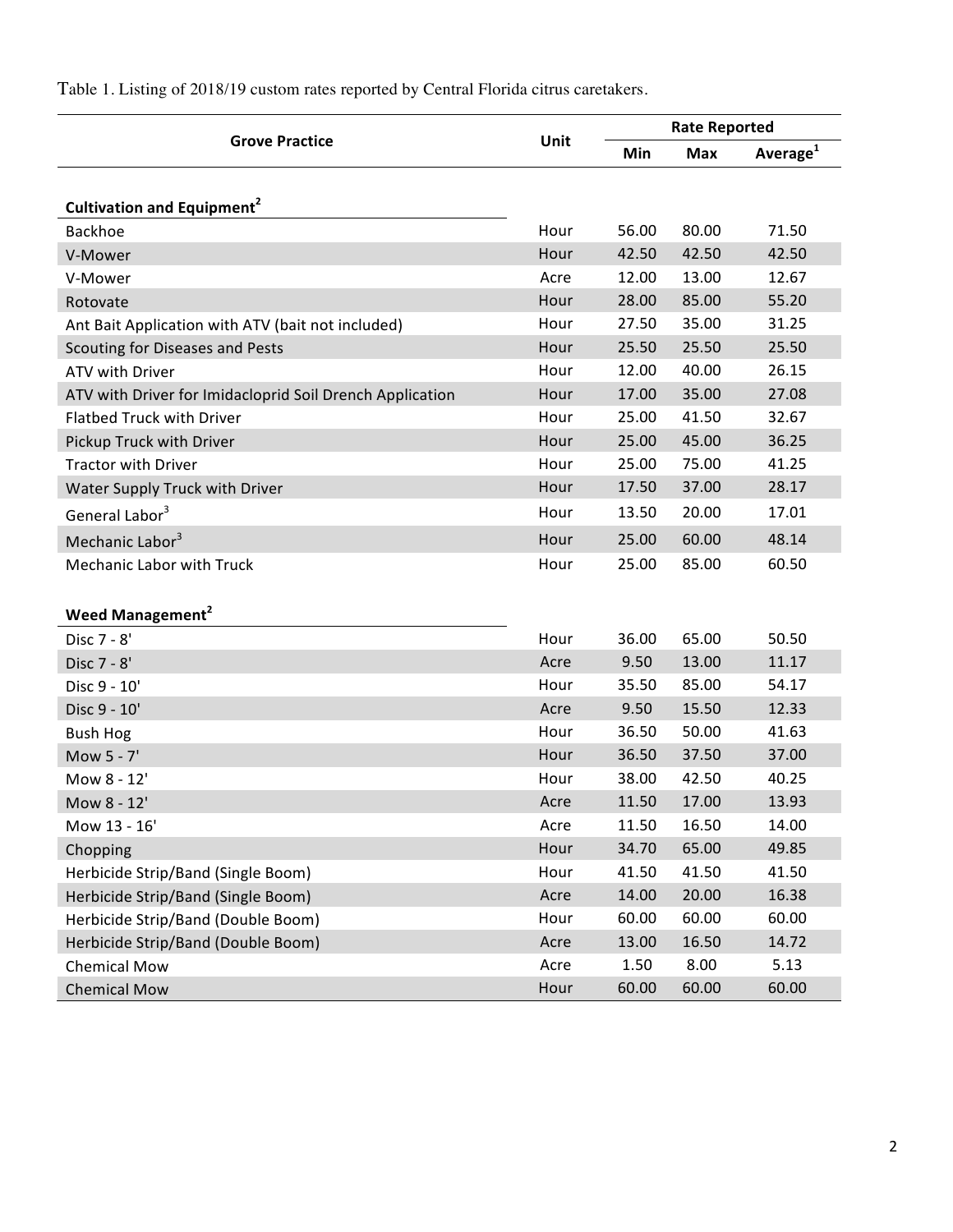|                                                                 |      | <b>Rate Reported</b> |            |                                  |  |
|-----------------------------------------------------------------|------|----------------------|------------|----------------------------------|--|
| <b>Grove Practice</b>                                           | Unit | Min                  | <b>Max</b> | Average <sup>1</sup>             |  |
|                                                                 |      |                      |            |                                  |  |
| Spraying Air Blast Sprayer With Electronic Sensors <sup>4</sup> |      |                      |            |                                  |  |
|                                                                 |      |                      |            | PTO Powered (1,000 gallons tank) |  |
| 16 to 25 GPA                                                    | Acre | 15.00                | 15.00      | 15.00                            |  |
| 50 to 99 GPA                                                    | Acre | 15.00                | 26.00      | 20.30                            |  |
| 100 to 124 GPA                                                  | Acre | 25.00                | 35.00      | 28.93                            |  |
| 125 to 149 GPA                                                  | Acre | 27.50                | 29.00      | 28.25                            |  |
| 150 to 249 GPA                                                  | Acre | 30.00                | 30.00      | 30.00                            |  |
| 250 to 500 GPA                                                  | Acre | 35.00                | 35.00      | 35.00                            |  |
|                                                                 |      |                      |            |                                  |  |
| <b>Aerial Application<sup>2</sup></b>                           |      |                      |            |                                  |  |
| Fixed Wing 5 to 9 GPA                                           | Acre | 6.50                 | 6.50       | 6.50                             |  |
| Fixed Wing 10 to 15 GPA                                         | Acre | 9.75                 | 9.75       | 9.75                             |  |
|                                                                 |      |                      |            |                                  |  |
| Irrigation <sup>2</sup>                                         |      |                      |            |                                  |  |
| Start/Stop, System Supervision                                  | Hour | 30.00                | 41.50      | 36.67                            |  |
| Start/Stop, System Supervision                                  | Run  | 17.00                | 50.00      | 32.00                            |  |
| Maintenance of Drip System                                      | Hour | 15.00                | 17.15      | 16.08                            |  |
| Maintenance of Microsprinkler System                            | Hour | 15.00                | 24.50      | 18.53                            |  |
|                                                                 |      |                      |            |                                  |  |
| Drainage System and Canal Management <sup>2</sup>               |      |                      |            |                                  |  |
| <b>Water Furrow Disc</b>                                        | Hour | 35.50                | 44.00      | 39.83                            |  |
| Ditch Bank Mower                                                | Hour | 35.00                | 35.00      | 35.00                            |  |
|                                                                 |      |                      |            |                                  |  |
| Fertilizer Application and Soil Amendments <sup>2</sup>         |      |                      |            |                                  |  |
| Injection of Liquid Fertilizer into Irrigation System           | Hour | 35.00                | 41.50      | 39.17                            |  |
| Injection of Liquid Fertilizer into Irrigation System           | Acre | 2.00                 | 5.00       | 3.24                             |  |
| Fertilizer (every middle)                                       | Acre | 9.50                 | 15.00      | 12.44                            |  |
| Fertilizer (every other middle)                                 | Acre | 7.50                 | 9.50       | 8.50                             |  |
| VRT Spreader (every middle)                                     | Acre | 9.50                 | 15.50      | 12.62                            |  |
| VRT Spreader (every other middle)                               | Acre | 7.25                 | 12.50      | 9.21                             |  |
| Hand Spread (Young Trees)                                       | Hour | 13.50                | 32.50      | 21.23                            |  |
| Fertilizer Spreader (Young Trees)                               | Hour | 30.00                | 45.00      | 38.30                            |  |
| Lime or Dolomite Application                                    | Acre | 8.00                 | 15.00      | 12.42                            |  |

Table 1. Listing of 2018/19 custom rates reported by Central Florida citrus caretakers (cont'd).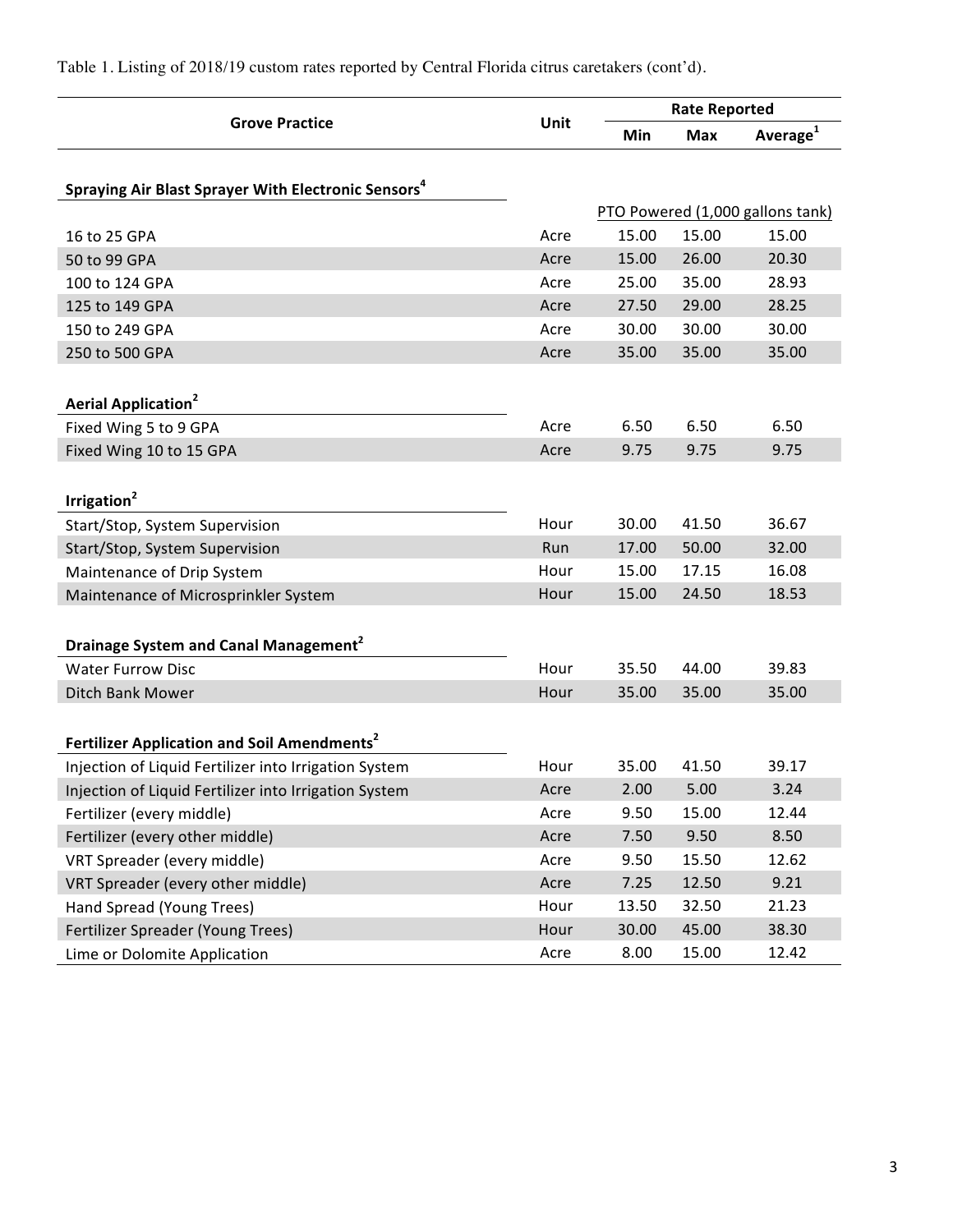| Unit<br><b>Grove Practice</b>                                                  |             | <b>Rate Reported</b> |            |                      |
|--------------------------------------------------------------------------------|-------------|----------------------|------------|----------------------|
|                                                                                |             | Min                  | <b>Max</b> | Average <sup>1</sup> |
|                                                                                |             |                      |            |                      |
| Pruning $2$                                                                    |             |                      |            |                      |
| Hedging (double side)                                                          | Hour        | 275.00               | 300.00     | 287.50               |
| Topping                                                                        | Hour        | 275.00               | 300.00     | 275.00               |
| Push brush out of the grove                                                    | Hour        | 60.00                | 75.00      | 68.75                |
| Chop Brush                                                                     | Hour        | 24.00                | 100.00     | 50.93                |
| Mow Brush                                                                      | Hour        | 24.00                | 125.00     | 56.25                |
| Front-end Loader                                                               | Hour        | 60.00                | 95.00      | 71.88                |
|                                                                                |             |                      |            |                      |
| Tree Removal and Disposal <sup>2</sup>                                         |             |                      |            |                      |
| <b>Tree Pushing</b>                                                            | Hour        | 60.00                | 95.00      | 72.50                |
| <b>Tree Clipping</b>                                                           | Hour        | 65.00                | 80.00      | 70.00                |
| Hauling Clipped Tree out of the grove                                          | Hour        | 60.00                | 95.00      | 73.75                |
| Herbicide spray tree stump                                                     | Hour        | 16.00                | 30.00      | 24.13                |
|                                                                                |             |                      |            |                      |
| Tree Resetting and Care <sup>2</sup>                                           |             |                      |            |                      |
| Tree Site Preparation <sup>5</sup>                                             | Hour        | 38.00                | 38.00      | 38.00                |
| Tree Planting and First Watering <sup>6</sup>                                  |             |                      |            |                      |
| 1 to 5 trees per acre                                                          | <b>Tree</b> | 3.00                 | 3.33       | 3.17                 |
| 6 to 10 trees per acre                                                         | <b>Tree</b> | 3.00                 | 3.33       | 3.17                 |
| 11 to 25 trees per acre                                                        | <b>Tree</b> | 3.00                 | 3.33       | 3.17                 |
| 26+ trees per acre                                                             | <b>Tree</b> | 2.50                 | 3.33       | 2.92                 |
| Solid set block                                                                | <b>Tree</b> | 2.00                 | 2.00       | 2.00                 |
| <b>Tree Wrap Installation</b>                                                  | Hour        | 16.25                | 16.25      | 16.25                |
| <b>Sprouting and Pruning</b>                                                   | Hour        | 13.50                | 22.50      | 18.04                |
| Spot Herbicide Application                                                     | Hour        | 23.00                | 30.00      | 26.83                |
| Neonicotinoids Drench Application (Psyllid Management)                         | Hour        | 25.00                | 27.50      | 26.25                |
| <b>Slow Release Fertilization</b>                                              | Hour        | 13.50                | 32.50      | 21.91                |
|                                                                                |             |                      |            |                      |
| Grove Management <sup>2</sup>                                                  |             |                      |            |                      |
| <b>Grove Care Supervision</b>                                                  | Acre/Month  | 2.00                 | 7.00       | 4.13                 |
| Chemicals and Fertilizers Handling/Supervision                                 | Percent     | 5.00                 | 25.00      | 12.50                |
| Marketing and Fruit Handling                                                   | Box         | 0.10                 | 0.20       | 0.14                 |
| <sup>1</sup> Calculated by averaging the total number of data points reported. |             |                      |            |                      |

Table 1. Listing of 2018/19 custom rates reported by Central Florida citrus caretakers (cont'd).

 $\mathsf{py}$  averaging the total number of data points repo $\mathsf{p}$ 

 $2$ Rates include labor and equipment.

<sup>3</sup>Rates only include labor.

<sup>4</sup>Rates are based on every middle application.

<sup>5</sup>Includes disk and/or rotovate tree site.

6 Does not include tree cost.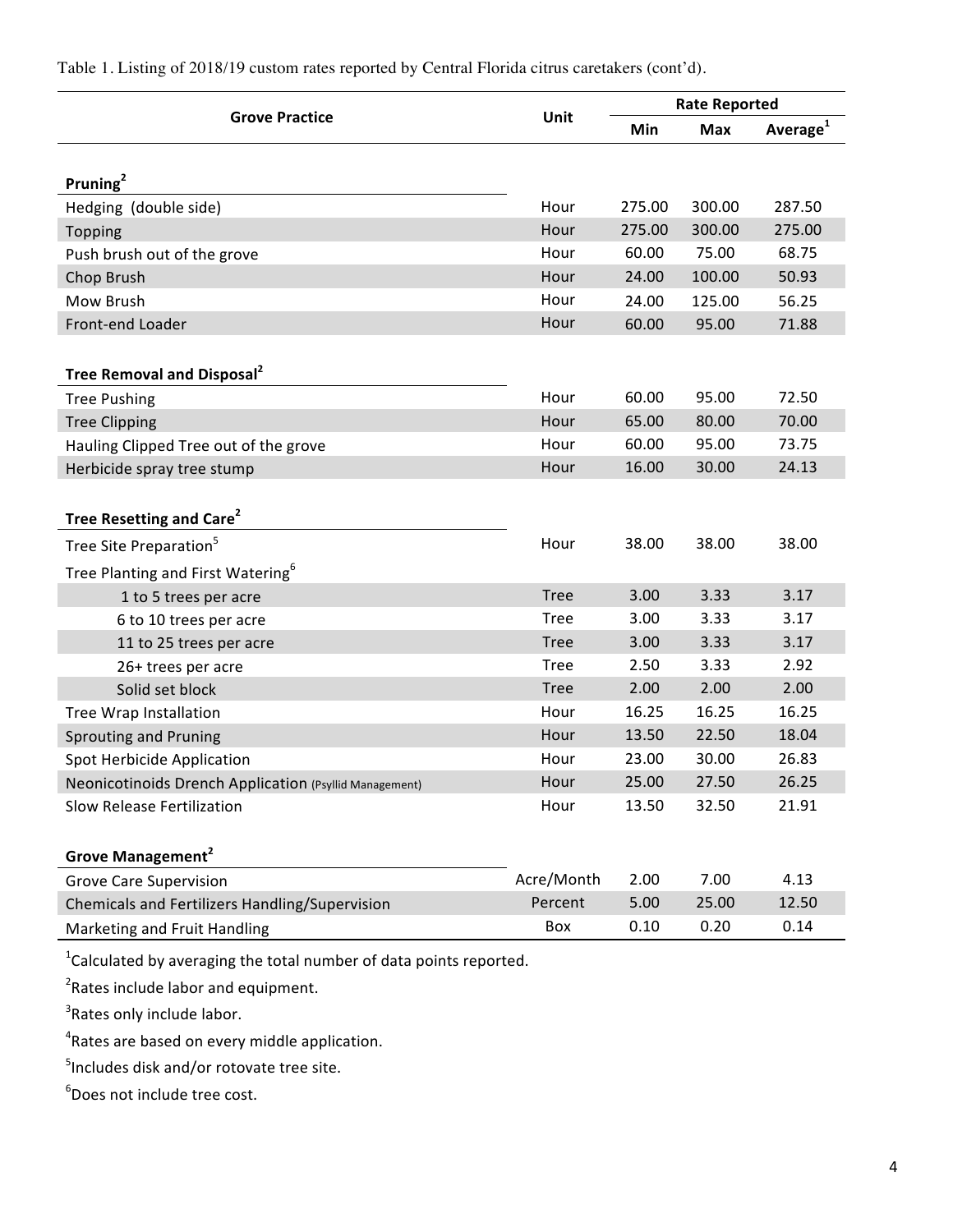| <b>Grove Practice</b><br><b>Unit</b>                     |      | <b>Rate Reported</b> |                      |       |
|----------------------------------------------------------|------|----------------------|----------------------|-------|
|                                                          | Min  | <b>Max</b>           | Average <sup>1</sup> |       |
|                                                          |      |                      |                      |       |
| Cultivation and Equipment <sup>2</sup>                   |      |                      |                      |       |
| <b>Backhoe</b>                                           | Hour | 60.00                | 75.00                | 68.75 |
| V-Mower                                                  | Hour | 53.00                | 75.00                | 64.00 |
| V-Mower                                                  | Acre | 13.00                | 17.00                | 14.40 |
| Rotovate                                                 | Hour | 65.00                | 85.00                | 75.00 |
| Ant Bait Application with ATV (bait not included)        | Hour | 35.00                | 35.00                | 35.00 |
| <b>Scouting for Diseases and Pests</b>                   | Hour | 75.00                | 75.00                | 75.00 |
| <b>ATV with Driver</b>                                   | Hour | 23.00                | 32.00                | 28.34 |
| ATV with Driver for Imidacloprid Soil Drench Application | Hour | 23.00                | 35.00                | 31.63 |
| <b>Flatbed Truck with Driver</b>                         | Hour | 41.50                | 41.50                | 41.50 |
| Pickup Truck with Driver                                 | Hour | 38.50                | 55.00                | 45.00 |
| <b>Tractor with Driver</b>                               | Hour | 38.50                | 75.00                | 54.70 |
| Water Supply Truck with Driver                           | Hour | 42.00                | 42.00                | 42.00 |
| General Labor <sup>3</sup>                               | Hour | 15.00                | 26.00                | 19.71 |
| Mechanic Labor <sup>3</sup>                              | Hour | 45.00                | 60.00                | 50.00 |
| <b>Mechanic Labor with Truck</b>                         | Hour | 55.00                | 90.00                | 75.00 |
|                                                          |      |                      |                      |       |
| <b>Weed Management<sup>2</sup></b>                       |      |                      |                      |       |
| Disc 7 - 8'                                              | Hour | 65.00                | 75.00                | 70.00 |
| Disc 9 - 10'                                             | Hour | 46.00                | 85.00                | 65.50 |
| Mow 8 - 12'                                              | Acre | 12.00                | 14.00                | 13.20 |
| Mow 13 - 16'                                             | Hour | 53.00                | 80.00                | 66.00 |
| Mow 13 - 16'                                             | Acre | 14.00                | 17.00                | 15.50 |
| Herbicide Strip/Band (Single Boom)                       | Acre | 15.00                | 18.50                | 16.19 |
| Herbicide Strip/Band (Double Boom)                       | Acre | 13.00                | 16.50                | 15.01 |
| <b>Chemical Mow</b>                                      | Acre | 1.00                 | 3.00                 | 2.00  |

Table 2. Listing of 2018/19 custom rates reported by Indian River & Southwest Florida citrus caretakers.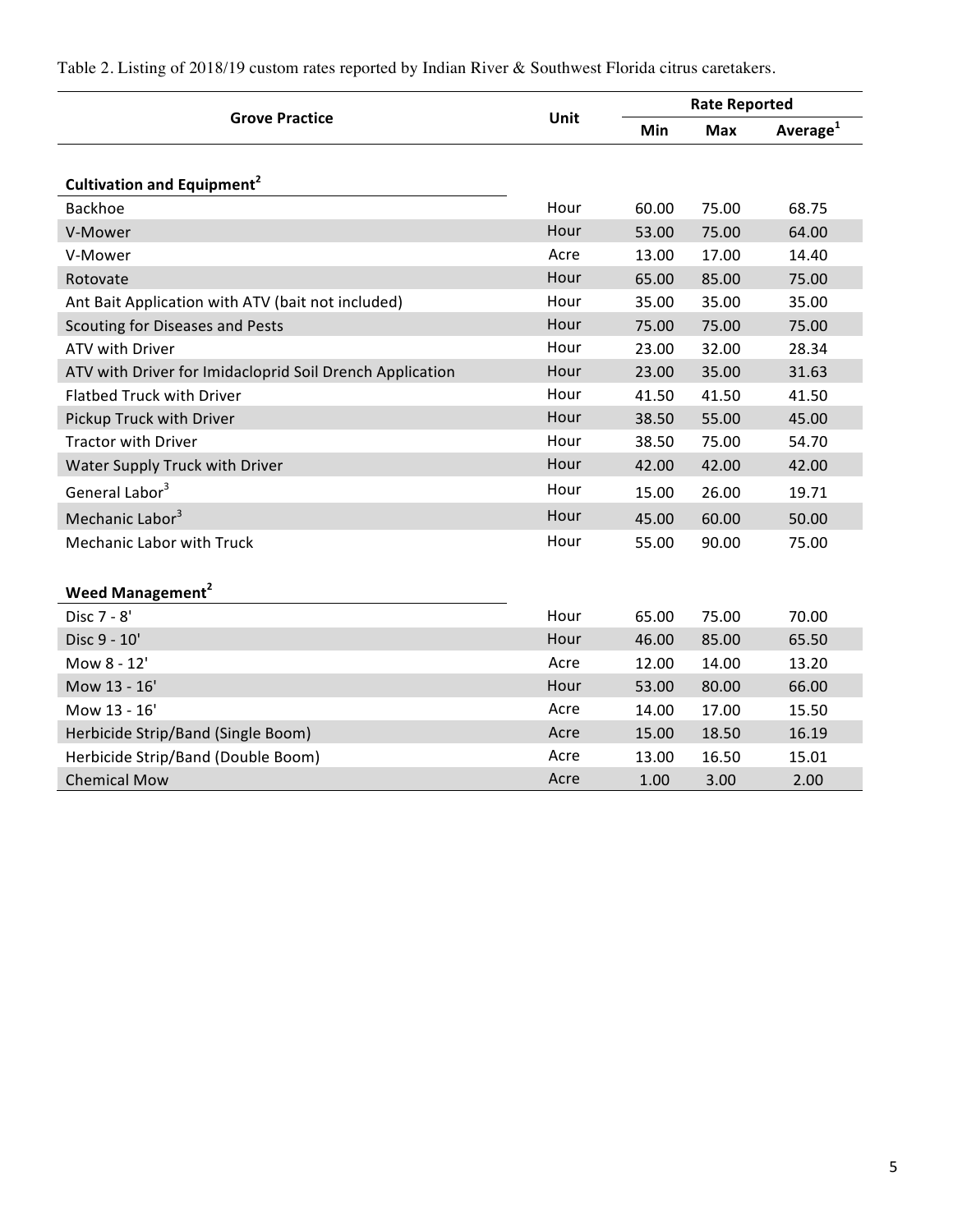|                                                                 | Unit | <b>Rate Reported</b> |            |                            |
|-----------------------------------------------------------------|------|----------------------|------------|----------------------------|
| <b>Grove Practice</b>                                           |      | Min                  | <b>Max</b> | Average <sup>1</sup>       |
|                                                                 |      |                      |            |                            |
| Spraying Air Blast Sprayer With Electronic Sensors <sup>4</sup> |      |                      |            |                            |
|                                                                 |      |                      |            | PTO Powered (1,000 gallons |
|                                                                 |      |                      | tank)      |                            |
| 50 to 99 GPA                                                    | Acre | 17.00                | 32.00      | 24.38                      |
| 100 to 124 GPA                                                  | Acre | 25.00                | 32.50      | 29.75                      |
| 125 to 149 GPA                                                  | Acre | 27.50                | 34.00      | 29.63                      |
| 125 to 249 GPA                                                  | Acre | 30.00                | 36.00      | 33.67                      |
| 250 to 500 GPA                                                  | Acre | 35.00                | 39.50      | 37.63                      |
| Greater than 500 GPA                                            | Acre | 42.00                | 47.00      | 44.67                      |
|                                                                 |      |                      |            |                            |
| <b>Aerial Application<sup>2</sup></b>                           |      |                      |            |                            |
| Fixed Wing 5 to 9 GPA                                           | Acre | 6.50                 | 8.00       | 7.33                       |
| Fixed Wing 10 to 15 GPA                                         | Acre | 8.50                 | 9.75       | 9.25                       |
|                                                                 |      |                      |            |                            |
| Irrigation <sup>2</sup>                                         |      |                      |            |                            |
| Start/Stop, System Supervision                                  | Hour | 38.50                | 55.00      | 45.00                      |
| Start/Stop, System Supervision                                  | Run  | 50.00                | 50.00      | 50.00                      |
| Maintenance of Microsprinkler System                            | Hour | 22.50                | 32.00      | 27.25                      |
|                                                                 |      |                      |            |                            |
| Drainage System and Canal Management <sup>2</sup>               |      |                      |            |                            |
| <b>Water Furrow Disc</b>                                        | Hour | 44.00                | 48.75      | 46.38                      |
| <b>Water Furrow Cleaner</b>                                     | Hour | 43.50                | 43.50      | 43.50                      |
| Rotary Ditcher or Auger                                         | Hour | 44.00                | 44.00      | 44.00                      |
| Ditch Bank Mower                                                | Hour | 70.00                | 100.00     | 86.67                      |
|                                                                 |      |                      |            |                            |
| Fertilizer Application and Soil Amendments <sup>2</sup>         |      |                      |            |                            |
| Injection of Liquid Fertilizer into Irrigation System           | Hour | 30.00                | 50.00      | 39.13                      |
| Fertilizer (every middle)                                       | Acre | 11.00                | 13.20      | 12.10                      |
| Fertilizer (every other middle)                                 | Acre | 8.00                 | 8.00       | 8.00                       |
| VRT Spreader (every middle)                                     | Acre | 12.00                | 13.20      | 12.57                      |
| VRT Spreader (every other middle)                               | Acre | 8.00                 | 12.50      | 10.13                      |
| Hand Spread (Young Trees)                                       | Hour | 16.00                | 32.50      | 24.80                      |
| Lime or Dolomite Application                                    | Acre | 11.00                | 14.00      | 12.50                      |

Table 2. Listing of 2018/19 custom rates reported by Indian River & Southwest Florida citrus caretakers (cont'd).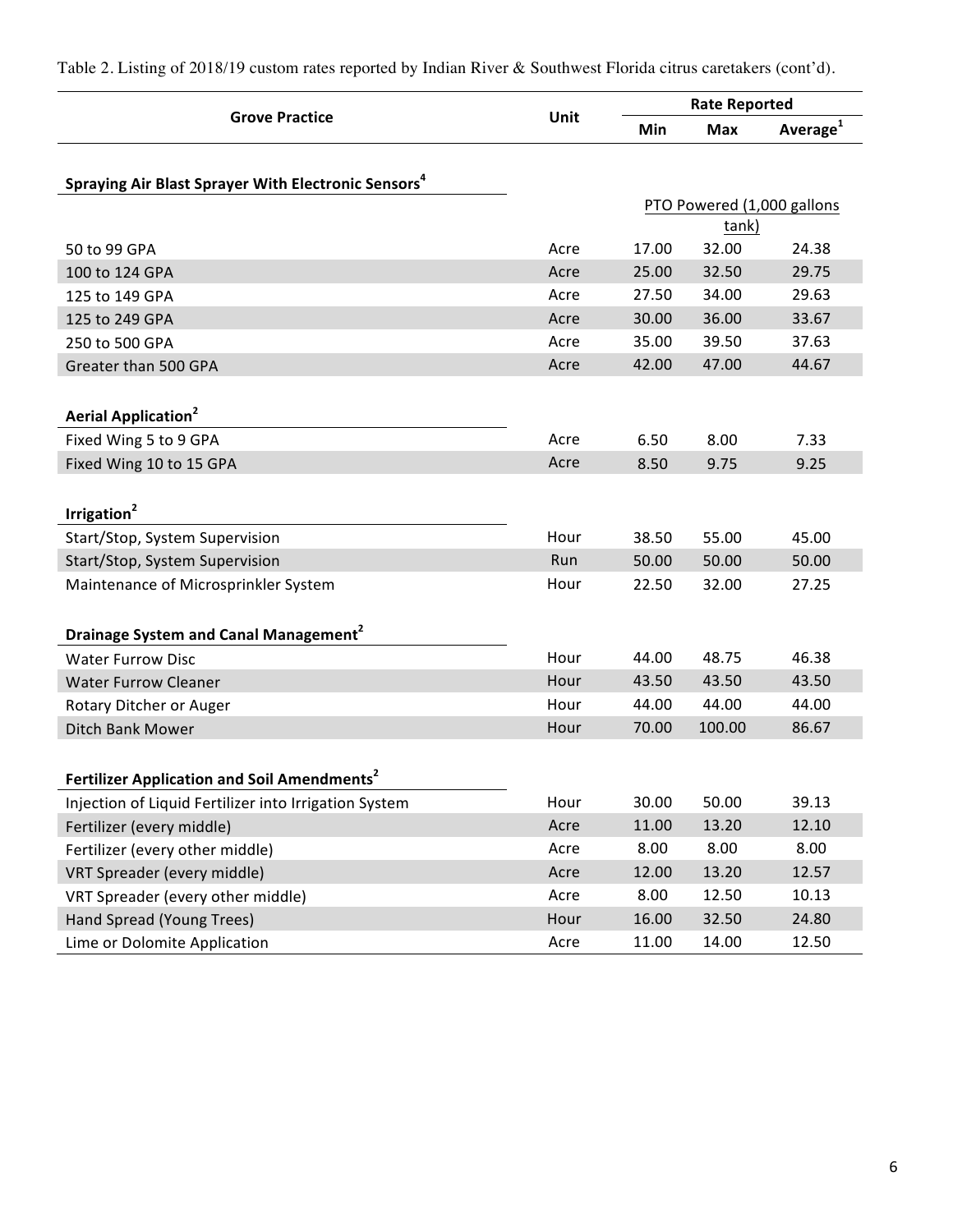**Grove Practice Rate Reported Unit Rate Reported Min Max Average<sup>1</sup> Pruning<sup>2</sup>** Tree Skirting (single side) and the Controller Controller Controller Acre 20.00 20.00 26.00 Hedging (double side) and the control of the control of the control of the control of the control of the control of the control of the control of the control of the control of the control of the control of the control of t Topping Acre 30.00 42.00 36.00 Push brush out of the grove example of the grove the example of the state Hour 75.00 90.00 82.50 Mow Brush 125.00 125.00 125.00 125.00 125.00 125.00 125.00 125.00 15.00 15.00 125.00 125.00 125.00 125.00 125 Front-end Loader **Front-end Loader Hour** 65.00 90.00 73.00 **Tree Removal and Disposal<sup>2</sup>** Tree Pushing **Tree Pushing 12.00 12.00 Hour** 65.00 **90.00** 74.00 Tree Clipping **Tree** Clipping **Hour** 65.00 90.00 75.00 Grinding Tree in place and the state of the Hour 120.00 250.00 165.00 Grinding Clipped Tree **Hour** 100.00 250.00 158.33 Hauling Clipped Tree out of the grove The Manuscription Courrel Hour 65.00 90.00 76.67 Herbicide spray tree stump and the control of the Hour 25.00 25.00 25.00 25.00 **Tree Resetting and Care<sup>2</sup>** Tree Planting and First Watering<sup>5</sup> 1 to 5 trees per acre and the set of the set of the set of the Second Tree 3.33 3.33 3.33 6 to 10 trees per acre and the set of the set of the set of the set of the set of the set of the set of the set of the set of the set of the set of the set of the set of the set of the set of the set of the set of the set 11 to 25 trees per acre and the contract of the contract of the COS 3.33 2.67 26+ trees per acre and the set of the contract of the Tree 3.33 3.33 3.33 Solid set block and the control of the control of the control of the control of the control of the control of the control of the control of the control of the control of the control of the control of the control of the con Tree Wrap Cost (solid set block) Tree 0.35 0.35 0.35 Sprouting and Pruning **Example 20.17** Sprouting and Pruning 20.17 Spot Herbicide Application and the settle of the Hour 22.00 32.00 25.50 Neonicotinoids Drench Application (Psyllid Management) Mour 25.00 30.00 27.50 Slow Release Fertilization and the state of the Hour 20.00 32.50 24.83 **Grove Management<sup>2</sup>** Grove Care Supervision and the Care of Acre/Month 2.00 8.00 4.25 Chemicals and Fertilizers Handling/Supervision **Percent** 7.50 19.00 10.79 Marketing and Fruit Handling and Executive Controller and Executive Controller Box and D.05 0.10

Table 2. Listing of 2018/19 custom rates reported by Indian River & Southwest Florida citrus caretakers (cont'd).

 $^{1}$ Calculated by averaging the total number of data points reported.

 ${}^{2}$ Rates include labor and equipment.

<sup>3</sup>Rates only include labor.

<sup>4</sup>Rates are based on every middle application.

5 Does not include tree cost.